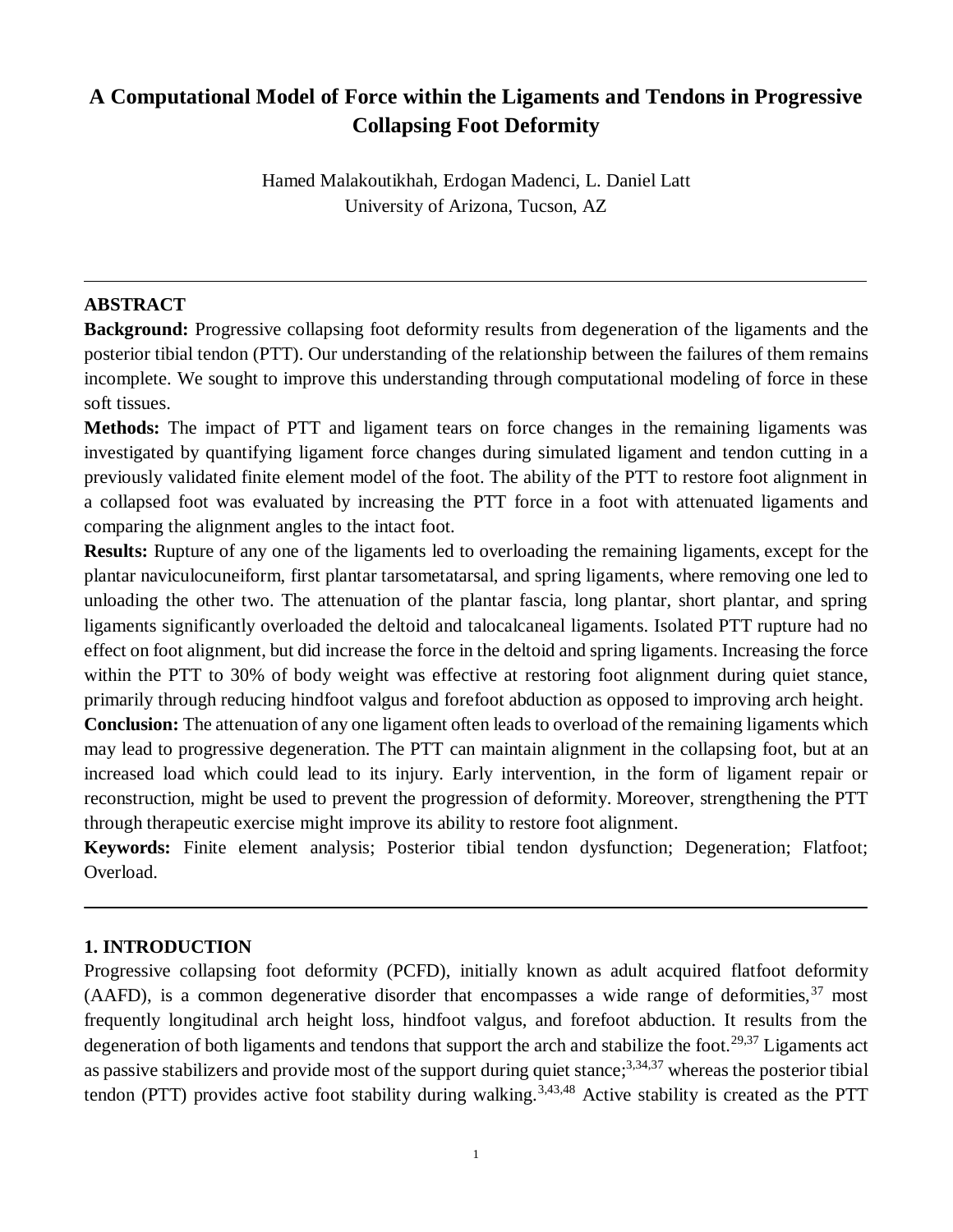inverts the midfoot on the hindfoot during midstance, effectively locking the transverse tarsal joint and creating a rigid medial column lever which can transfer force to the ground during terminal stance.<sup>7,43,50</sup>

Failure of any of the soft tissue stabilizers might change the force pattern within the other stabilizers, which would make them more prone to degeneration and failure over time.<sup>23,43,45,53,57</sup> An understanding of the relationship between the failure of the certain soft tissue stabilizers and changes in the tensile force within the remaining stabilizers would aid our understanding of patterns of degeneration and deformity. Such understanding could be used to guide the choice of reconstructive procedures and might help to develop strategies for early intervention that could be used to prevent the progression of deformity.

Although several experimental studies have been conducted on PCFD, $2,12,26,30$  changes in the pattern of forces within the soft tissues have not been characterized. Cadaveric studies on forces in the soft tissues have mostly been limited to the plantar fascia, long plantar ligament, ankle ligaments, and Achilles tendon, whose length and accessibility allow them to be tested using direct and indirect methods of force measurements.10,15,24,40,59 The difficulty in measuring forces and deformations within the foot from experimental models, 9,62 has led to a rise in the use of computational models such as finite element models to study PCFD.<sup>8,27,34,55,60</sup> However, only two of the studies in PCFD focused on forces and stresses in the soft tissues.44,52 Unfortunately, the models used in both of these studies contain simplifications that limit their ability to make physiologically realistic predictions. Specifically, these models were only limited to four ligaments (the plantar fascia, long and short plantar, and spring ligaments), used linear materials, and had unrealistic boundary conditions due to the lack of a tibia and encapsulating soft tissue (EST).

The effect of the PTT on the stability of the foot has also been investigated using biomechanical cadaveric studies.14,28,30 However, the results of these studies are contradictory. In addition, none of them have determined how much force in the PTT is required to maintain alignment in the collapsing foot or which components of the deformity are reduced by increasing force within the PTT. A computational model of the foot provides an ideal laboratory for gradually increasing the force in the PTT while monitoring changes in the foot configuration to evaluate the ability of the PTT to restore foot alignment for all components of the deformity and different scenarios of torn and attenuated ligaments.

More recently, a finite element model of the foot and ankle was developed and validated for both the neutrally aligned and collapsed foot to investigate the immediate effects of ligament tears on each component of the deformity.<sup>34</sup> In this study, it was found that the failure of any single ligament was not sufficient to cause immediate deformity. We hypothesized that although the failure of a single ligament does not cause deformity, it may lead to changes in the tension in the remaining ligaments, which could lead to their degeneration and the development of deformity over time. In addition, we hypothesized that the PTT may become injured secondarily as it attempts to maintain stability in a foot with attenuated ligaments. The current study uses our previously validated model to: (1) evaluate the impact of ligament attenuation or PTT insufficiency on the tensile force within the remaining soft tissues, and (2) determine the ability of the PTT to maintain foot stability when the principle ligamentous stabilizers are attenuated.

#### **2. MATERIALS AND METHODS**

#### **2.1. Model reconstruction and mesh creation**

The computational model was reconstructed using CT scan images of the left foot of a 50-year-old female cadaver with a weight of 600 N and a height of 160 cm who had no reported deformity or arthrosis<sup>34</sup> (Figure 1a, b). Briefly, pixel intensity threshold ranges were manually set to  $648 \text{ mg/mL}^{56}$  in MIMICS V.12.1 (Materialize Inc., Leuven, Belgium) to separate the cortical from the trabecular bone. After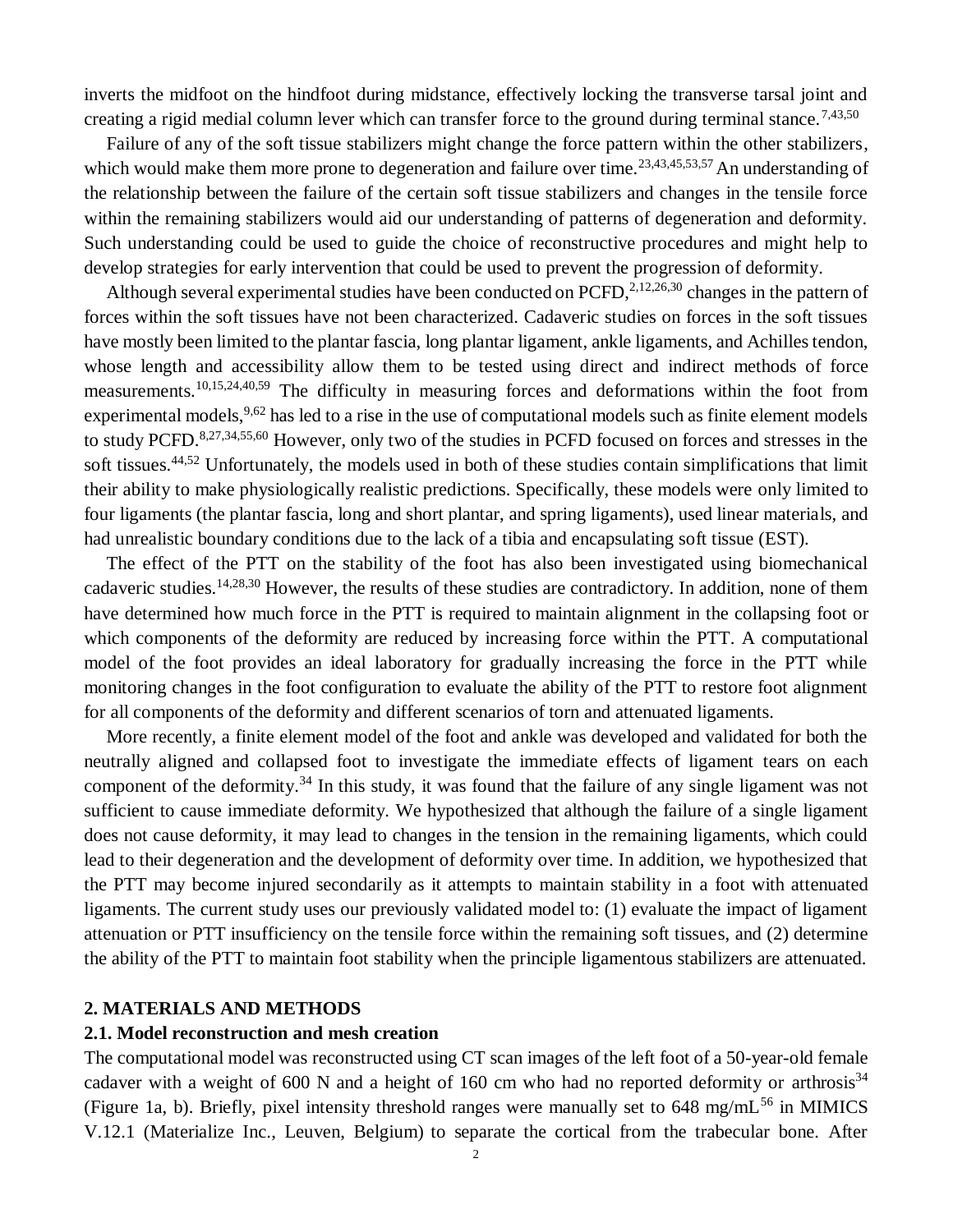simplifying the surface of the bones and EST in terms of the number of facets (Figure 1c) in MeshLab V.2016 (ISTI-CNR, Rome, Italy), the model was imported into ANSYS SpaceClaim V.2019 R1 (ANSYS Inc., Canonsburg, Pennsylvania, United States), where the irregular surface mesh was enhanced by reducing the element aspect ratio (Figure 1d). The cartilage was created by extruding specific surfaces of the bones in the normal direction. The location of the bones within the EST was determined using the average thickness of the first metatarsal fat pad and the heel fat pad, which were 6.75 mm and 19.94 mm, respectively.<sup>4</sup> Tension-only spring elements were used to model the ligaments in ANSYS. The finite element model of the foot was completed with 28 bones, 72 ligaments, cartilage, and the EST.<sup>34</sup> The reconstructed geometry was meshed with 608,773 tetrahedral elements in ANSYS. Element sizes of 2 mm, 1 mm, 3 mm for the bones, cartilage, and EST were obtained, respectively, using a mesh convergence study conducted on the outcome parameters with a 10% reduction in element size.<sup>58</sup>



**Figure 1.** Reconstruction of a bone from CT scan images, a) separating the cortical from the trabecular bone by setting pixel intensity threshold, b) reconstructing the cortical bone, c) simplifying the bone surface in terms of the number of facets, d) creating mesh with aspect ratio close to one.

## **2.2. Mechanical properties of materials**

The EST and cartilage were modeled using the hyperelastic Mooney-Rivlin material model because of their anisotropic properties and large nonlinear deformations.1,33,34 Homogeneous and linear isotropic material properties were selected for the cortical and trabecular bones, and the ground.<sup>34,49,52</sup> The stiffness of the ligaments ( $k = AE/L$ ), which accounts for both the material properties (elastic modulus E) and the geometry (cross-sectional area A and length L), was determined using published data.<sup>32,34,51</sup>

### **2.3. Load conditions**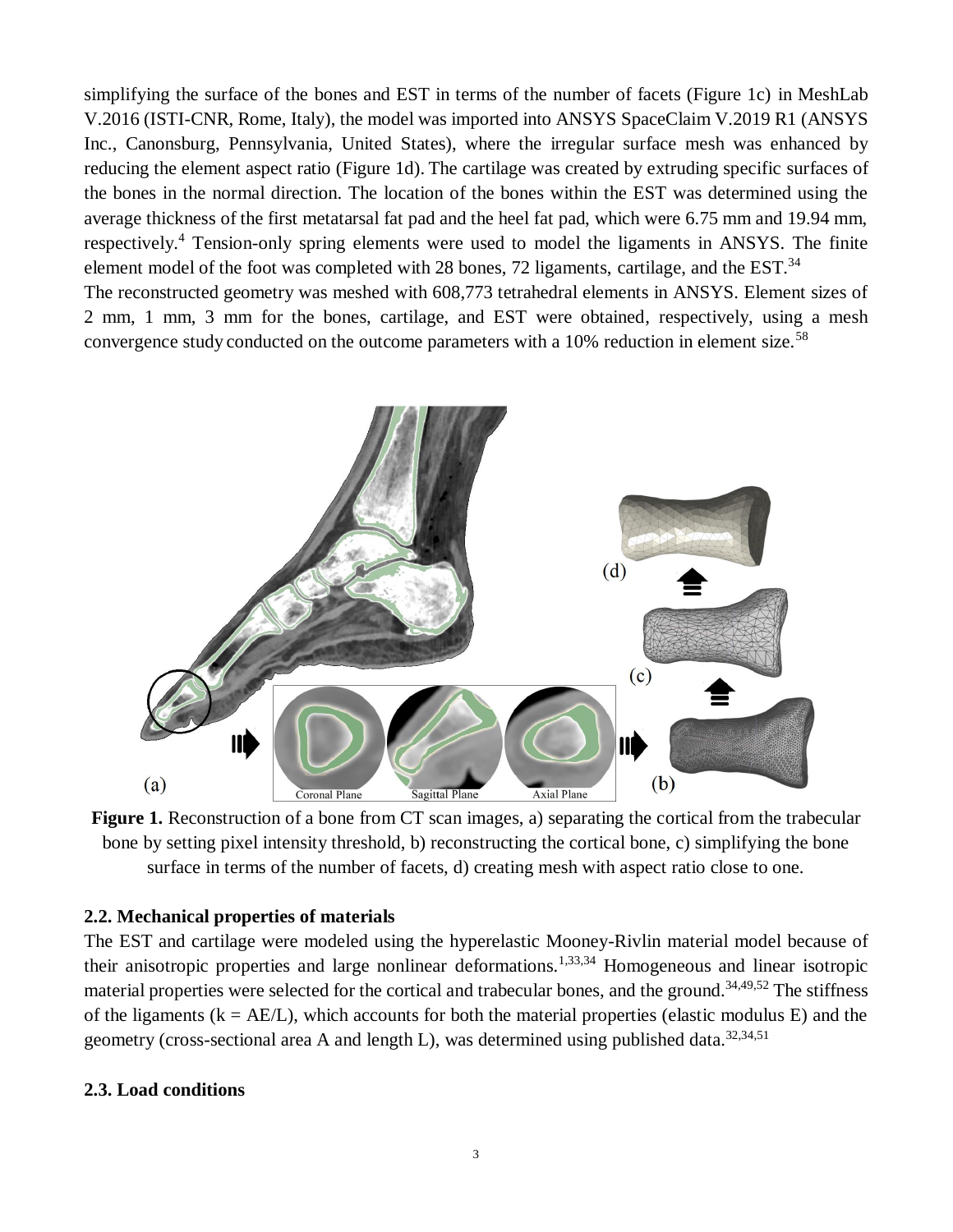To simulate quiet stance, half the body weight was applied as the ground reaction force at the center of gravity (60 mm from the lateral malleolus and 67 mm from the fifth metatarsophalangeal joint).<sup>39</sup> A quarter of the body weight was applied at the Achilles insertion. The remaining tendon forces were determined from previously published data<sup>36,47</sup> and applied along tendon lines of action after being adjusted for a body weight of 600 N (Table 1). To simulate midstance, all forces were doubled.<sup>36</sup> Bonded (glued) contacts were used between the cortical and trabecular bones, and between the bones and cartilage. Nonlinear frictional contacts with coefficients of friction of 0.6 and 0.01 were used between the EST and the ground, and between the cartilage, respectively.<sup>17,64</sup> The proximal tibia was fixed only in the z-direction (vertical), allowing it to translate and rotate in all other degrees of freedom. This allowed for hindfoot valgus when simulating PCFD (Figure 2).

| Tendon                | Force $(N)$ | Tendon                          | Force $(N)$ |
|-----------------------|-------------|---------------------------------|-------------|
| Posterior tibial (PT) | 25.71       | Flexor hallucis longus (FHL)    | 12.86       |
| Anterior tibial (AT)  |             | Flexor digitorum longus (FDL)   | 6.43        |
| Peroneus longus (PL)  | 20.57       | Extensor hallucis longus (EHL)  | 12.86       |
| Peroneus brevis (PB)  | 10.28       | Extensor digitorum longus (EDL) | 6.43        |

**Table 1.** Tendon forces during quiet stance calculated based on the body weight of 600 N.<sup>35</sup>



**Figure 2.** a) Ground reaction force and boundary conditions, b) tendon forces.

## **2.4. Ligament failure and collapsed foot simulation**

The ligaments involved in PCFD were identified through a number of experimental and computational studies<sup>2,12,34</sup> (Table 2). The degeneration of these ligaments and tibialis posterior tendon dysfunction (PTTD) are the primary causes of collapsing foot deformity. 29,34,37 Specifically, ligaments attenuate over time as a result of repeated loading on the arch, causing them to become elongated and thus nonfunctional.<sup>18,41</sup> To simulate torn or elongated ligaments, the ligaments must be either removed or prestretched to specific lengths.<sup>34</sup> Thus, we removed all of the involved ligaments (Table 2) and unloaded the PTT to simulate the collapsed foot.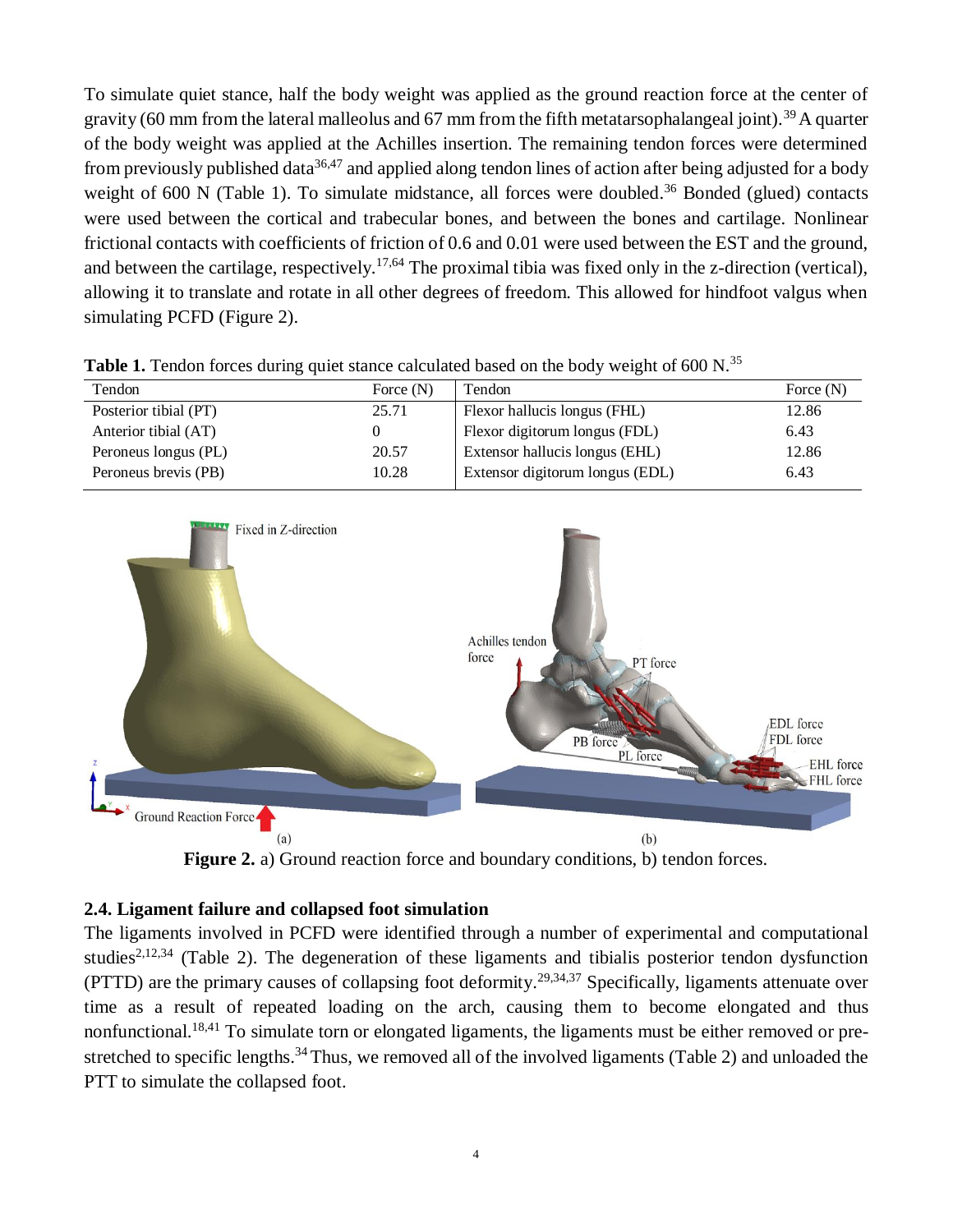| Ligament                                      | Ligament                                                    |
|-----------------------------------------------|-------------------------------------------------------------|
| Plantar fascia (PF)                           | Deltoid ligament (DL)                                       |
| Long plantar ligament (LPL)                   | Deep layer (DDL)<br>➤                                       |
| Short plantar ligament (SPL)                  | Posterior tibiotalar ligament (PTTL)<br>$\circ$             |
| Spring ligament (SL)                          | Anterior tibiotalar ligament (ATTL)<br>$\circ$              |
| Interosseous talocalcaneal ligament (ITCL)    | Superficial layer (SDL)<br>➤                                |
| Cervical ligament (CL)                        | Tibiospring ligament (TSL)<br>$\circ$                       |
| (plantar) Naviculocuneiform ligament (NCL)    | Tibionavicular ligament (TNL)<br>$\circ$                    |
| (1st plantar) Tarsometatarsal ligament (TMTL) | Tibiocalcaneal ligament (TCL)<br>$\circ$                    |
| Plantar cuneocuboid ligament (PCCL)           | Superficial posterior tibiotalar ligament (STTL)<br>$\circ$ |

**Table 2.** Ligaments of interest in PCFD

## **2.5. Foot model validation and sensitivity analysis**

Both normal and collapsed foot models were validated using clinically relevant kinetic and kinematic measures reported for normal foot and flatfoot populations including (1) von Mises stress in the metatarsal bones, (2) plantar pressure distribution, (3) PF force, (4) joint contact characteristics, (5) four widely used foot alignment angles, and (6) five anatomical distances.<sup>34</sup> The validation was considered successful if the predicted and reported outcome measures differed by less than 10%.<sup>63</sup> The predicted PF force was compared to the value obtained from the following formula, which was derived from a linear regression analysis used to calculate the PF force as a function of bodyweight and Achilles tendon force.<sup>15</sup>

PF force = 
$$
0.474 \times
$$
 Achilles tendon force +  $0.041 \times$  Body weight  
=  $0.474 \times 150$  (N)+ $0.041 \times 600$  (N) = 95.7 (N) (1)

Due to differences in ligament stiffness between reported data, $27,49$  the sensitivity of outcome measures (force in the ligaments and foot alignment angles) to changes in ligament stiffness was investigated by analyzing outcomes for ligaments with stiffness reduced by half and ligaments with stiffness increased to infinity. The foot model was also subjected to a sensitivity analysis with respect to uncertain insertion points of the ligaments which involved translating them by 3 mm in random directions.

# **2.6. Evaluation of the impact of ligament/ tendon attenuation on force within the remaining ligaments**

The impact of individual ligament or a specific combination of ligaments tears on the force in the remaining ligaments was investigated by comparing the force values of each case to an intact foot. Individual ligament attenuation was simulated by removing one ligament at a time while the others remained intact. Specifically, we evaluated the attenuation of the plantar ligaments (PF, SPL, and LPL) in isolation and in combination with DL and SL because of their critical role in maintaining foot alignment.<sup>34</sup> The effect of the PTT tear on foot alignment and force changes within the ligaments was then assessed by unloading the PTT while the ligaments were intact.

The Meary's angle (MA) and calcaneal pitch angle (CPA) were used to quantify arch collapse (Figure 3a). To evaluate hindfoot valgus (Figure 3b) and forefoot abduction (Figure 3c), the hindfoot alignment angle (HAA) and talonavicular coverage angle (TCA) were used, respectively.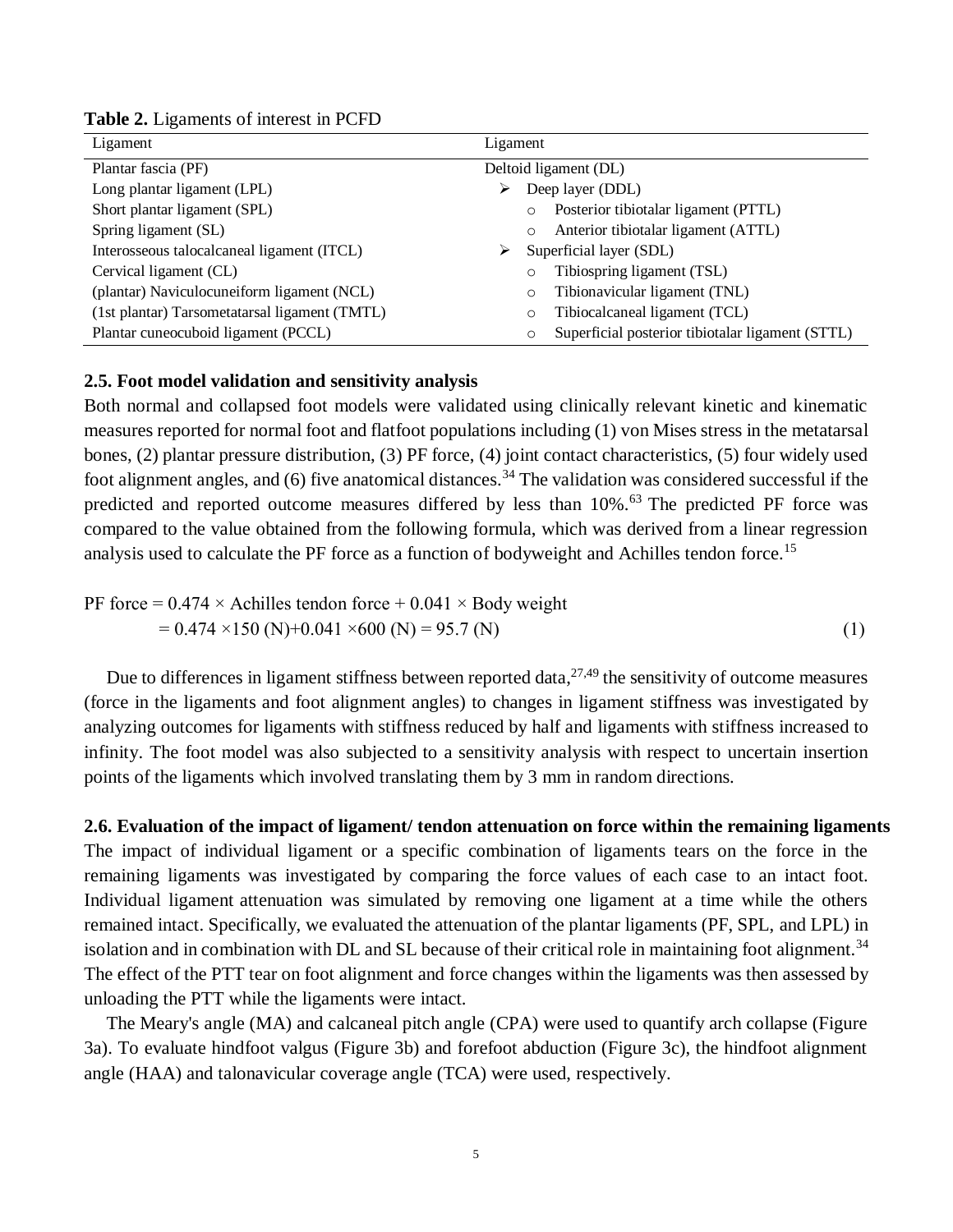

**Figure 3.** Foot alignment angles: a) medial view, b) posterior view, c) AP view. *MA*: Meary's angle (the sagittal plane angle between the long axis of the talus and the first metatarsal), *CPA*: calcaneal pitch angle (the sagittal plane angle between the line along the inferior inclination axis of the calcaneus and the horizontal plane), *HAA*: hindfoot alignment angle (the coronal plane angle between the axis of the calcaneal tuberosity and the longitudinal axis of the tibia), and *TCA*: talonavicular coverage angle (the transverse plane angle formed by the lines of articular surfaces of the navicular and talus).

## **2.7. Evaluation of the PTT capability to restore foot alignment**

The failure of foot-locking is one of the most common problems in PCFD during gait.<sup>54</sup> As the primary dynamic stabilizer of the foot, the PTT may become overloaded to compensate for the loss of the ligamentous stabilizers by partially locking the transverse tarsal joint and creating a rigid medial column lever. To evaluate the ability of the PTT to restore foot alignment when the primary ligamentous stabilizers are attenuated, we gradually increased the force within the PTT in a foot with attenuated ligaments and compared the measured foot alignment angles to the intact foot.

### **3. RESULTS**

### **3.1. Impact of isolated and combined ligament failures on the remaining ligaments**

In the sensitivity analysis of the outcome measures to ligament stiffness and insertion points, we found less than 6% changes in the force within the ligaments and foot alignment angles. In the investigation of the impact of isolated ligament failures on force within the remaining ligaments (Figure 4), we found that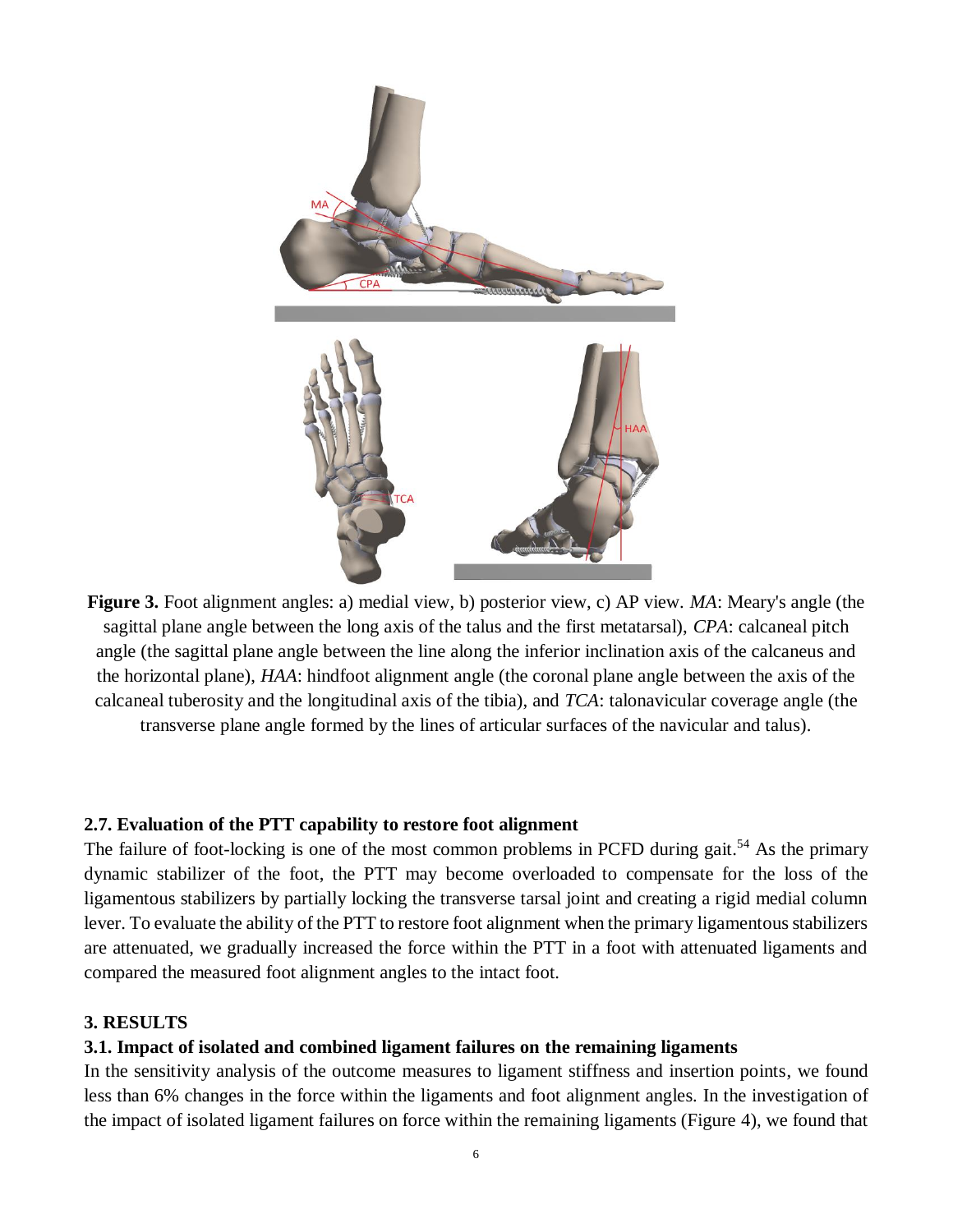the loss of the PF can significantly increase the force in the remaining ligaments except the DDL. The failure of the LPL mostly raised the force in the PF, SL, and SPL. Similarly, as the SPL failed, the PF, SL, and LPL experienced a rise in force. Removing the SL incremented the force in the PF, LPL, SPL, and ITCL but unexpectedly decreased the force in the NCL and TMTL. The failure of either the NCL or TMTL increased the force in the PF while it reduced the force in the SL. However, the isolated rupture of the DL, ITCL, or CL had no effect on the remaining ligaments.



**Figure 4.** Comparison of the force within the ligaments between the model of the intact foot and the foot with simulated rupture of a) PF, b) LPL, c) SPL, d) SL, e) DL, f) NCL, g) TMTL, h) ITCL and CL.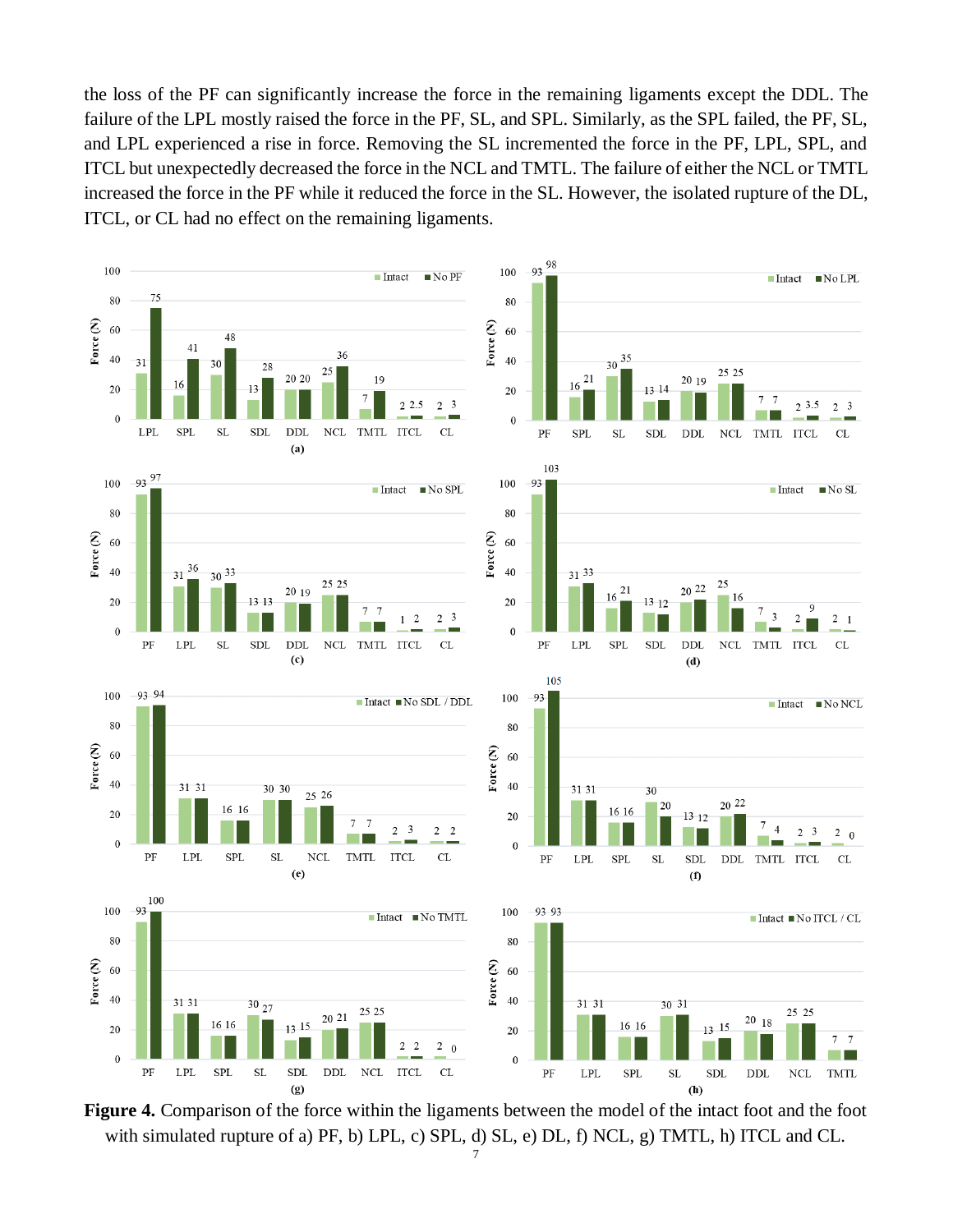The study of different combinations of the primary ligamentous arch stabilizers, the plantar ligaments (PF, LPL, and SPL), SL, and DL, showed that the loss of the plantar ligaments could increase the force in all the remaining ligaments except the DDL (Figure 5a). When compared to the foot with only plantar ligament rupture, removing the SL along with the plantar ligaments resulted in a significant increase in the force in the SDL, DDL, and ITCL but a decrease in the force in the NCL and TMTL (Figure 5b). However, failure of the DL along with the plantar ligaments increased the force in all the remaining ligaments (Figure 5c). Finally, the failure of the SL and DL, as well as the plantar ligaments, led to a considerable increase in the force in the ITCL (Figure 5d). The loss of other ligaments such as the NCL, TMTL, ITCL, or CL along with the plantar ligaments had a minor impact on the force in the remaining ligaments.

![](_page_7_Figure_1.jpeg)

**Figure 5.** Comparison of the force in the ligaments between the model of the intact foot and the foot with simulated rupture of a) the plantar ligaments (PF, LPL, and SPL), b) SL along with the plantar ligaments, c) DL along with the plantar ligaments, d) SL and DL along with the plantar ligaments.

#### **3.2. Impact of PTT rupture on the force within the ligaments**

Isolated PTT rupture had no effect on foot alignment as the MA, CPA, HAA, and TCA values of 1.9, 22, -0.35, and 0.25 degrees were unchanged from the intact foot. Isolated rupture of the PTT increased the force in the SL and DL while the force in the plantar ligaments remained relatively unchanged compared to the intact foot (Figure 6).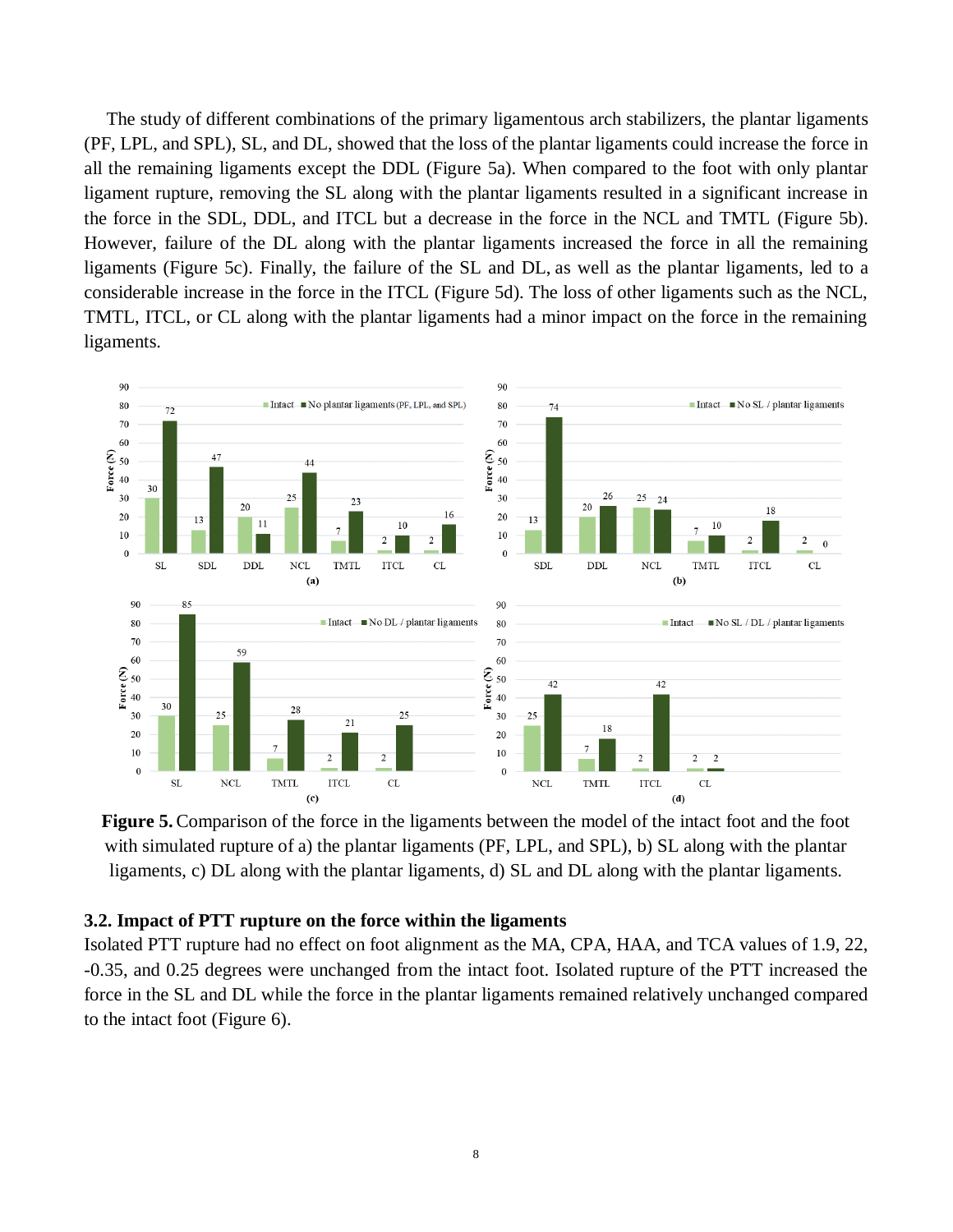![](_page_8_Figure_0.jpeg)

**Figure 6.** Comparison of the force in the ligaments between the foot with ruptured PTT and the intact foot.

## **3.3. Ability of the PTT to restore alignment in the foot with attenuated ligaments**

We found that increasing the PTT force to 180 N, which is 30% of body weight (180 N/ 600 N = 0.3), led to a nearly complete restoration of foot alignment in the collapsed foot during quiet stance (Figure 7). This is nearly seven times the normal force within the PTT. The angles associated with arch height (MA and CPA) were restored to a lesser extent than those associated with hindfoot and forefoot alignment (HAA and TCA), indicating that the PTT may be more able to restore alignment in certain types of PCFD than others. In the foot with simulated rupture of the DL and plantar ligaments, increasing force within the PTT by 20% of body weight led to a restoration of near normal hindfoot alignment (Figure 7c). Whereas in the foot with simulated rupture of the SL and plantar ligaments, the forefoot abduction deformity was completely compensated only when the PTT force was increased to 50% of body weight (Figure 7d). At midstance, these values were nearly doubled.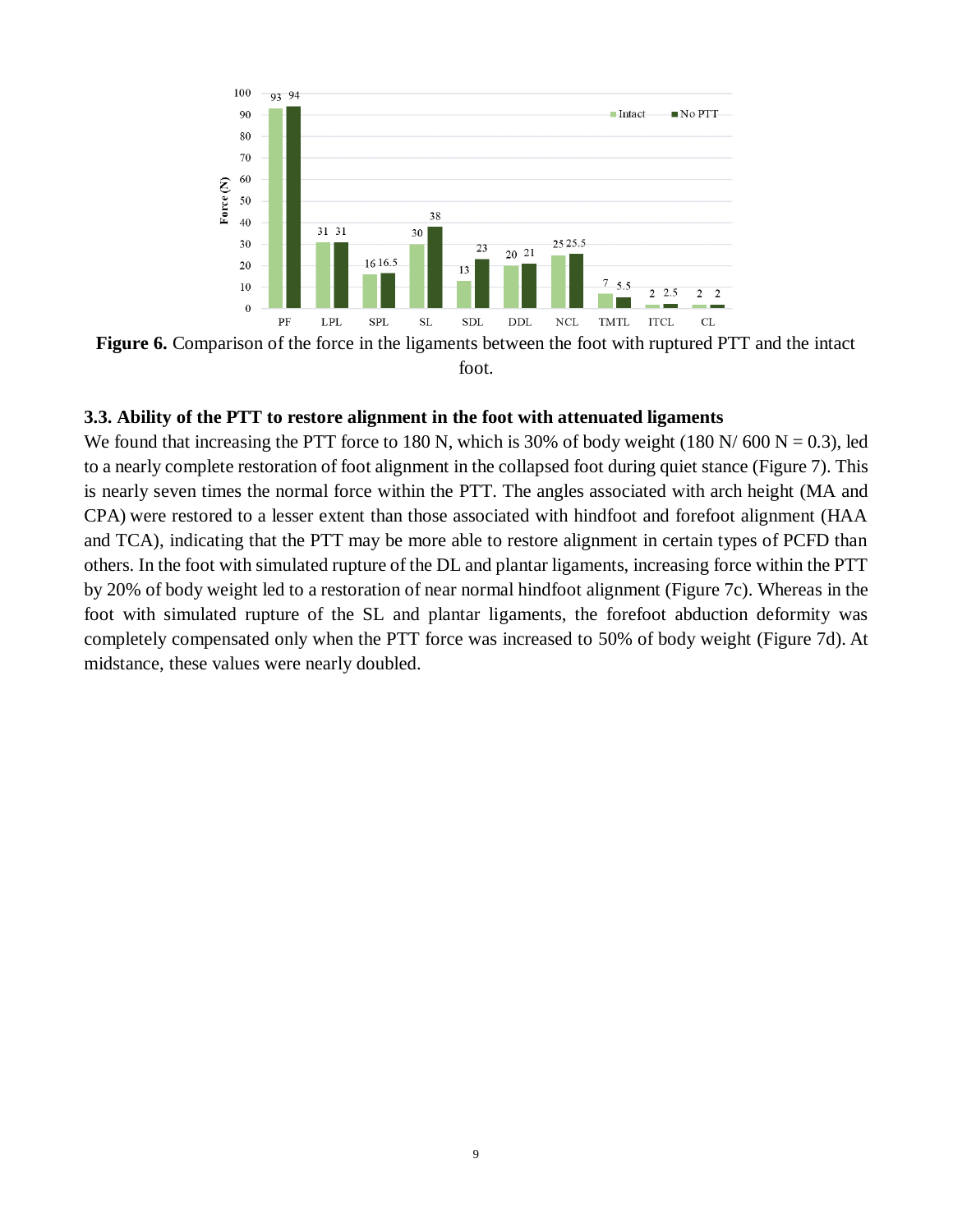![](_page_9_Figure_0.jpeg)

**Figure 7.** Restoration of foot alignment angles (degrees) during quiet stance with increasing force in the PTT for simulated rupture of all ligaments (solid line), SL and plantar ligaments (dashed line), DL and plantar ligaments (dashed dot line), compared to the intact foot (dotted line).

### **DISCUSSION**

Although the rupture of any individual ligament does not cause immediate deformity,  $34$  the remaining ligaments might be overloaded to compensate for the loss. Repetitive overload of the ligaments is known to result in fatigue, elongation, and attenuation that lead to the progression of deformity over time.<sup>18,23,57</sup> However, the strength of this effect may differ among ligaments depending on a particular ligament's anatomical position and corresponding role in maintaining foot alignment. In this study, we used a validated model of the neutrally aligned and collapsed foot to determine the impact of ligament rupture or PTT insufficiency on the tensile force within the remaining ligaments, and to evaluate the ability of the PTT to restore foot alignment in the setting of ligament attenuation.

Previous studies on the plantar ligaments (PF, LPL, and SPL) predicted that releasing one of them would result in an increase in force in the other two.<sup>21,52</sup> When we simulated isolated ligament ruptures, we found that the individual failure of any one of the plantar ligaments significantly increased the force in all of the remaining ligaments, including the other two, as well as the SL, DL, ITCL, CL, NCL, and TMTL. This was particularly true for the PF. We also found that rupture of the SL increased the force in the remaining ligaments, with the exception of the NCL and TMTL, which were partially unloaded. This surprising result suggests that if one of these three ligaments located in series along the medial column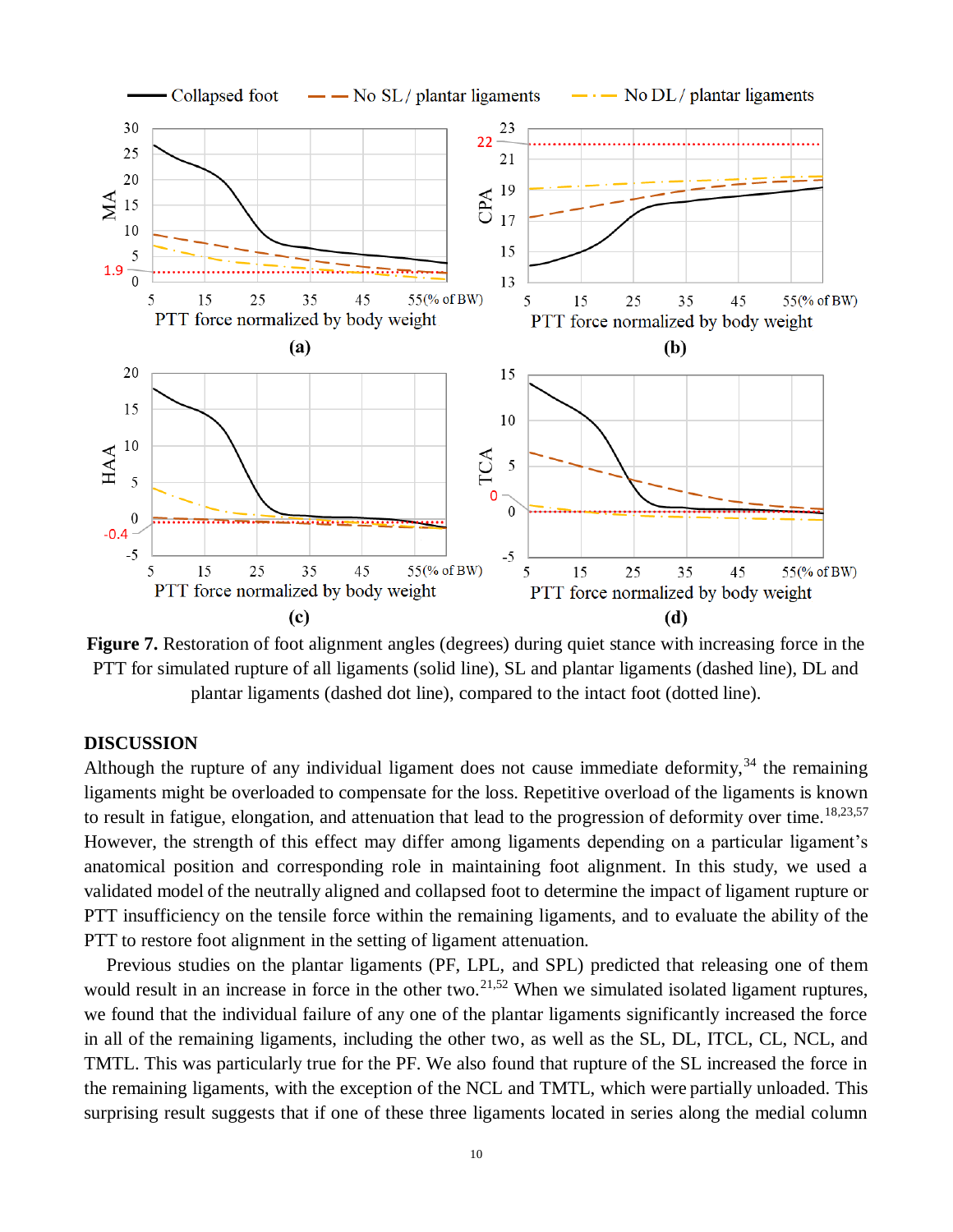fails, the medial column becomes unloaded, reducing the force in the other two. Finally, isolated failure of the DL or talocalcaneal ligaments was found to have no impact on the force within the remaining ligaments.

When we simulated the rupture of combinations of the ligaments, we also found overloading of the remaining ligaments, with the exception of the SL, NCL, and TMTL (in which removing one led to unloading the other two). Moreover, we found that if the plantar ligaments (PF, LPL, and SPL) are intact, the DL will not become overloaded. In other words, a stable arch prevents hindfoot valgus. Alternatively, this could be expressed as "forefoot driven hindfoot varus", which plays a role not only in creating deformity in cavus foot, but in preventing deformity in flatfoot. In terms of PCFD, this means that class C deformity (medial column instability) may be a prerequisite for the development of class A deformity (hindfoot valgus). Additionally, failure of the DL combined with the plantar ligaments and the SL, created hindfoot valgus and arch collapse, which led to overload of the ITCL. In other words, attenuation of the plantar ligaments (PF, LPL, and SPL) and SL causes a sagging arch, which overloads the DL, leading to hindfoot valgus over time, which then overloads the ITCL and leads to subtalar joint malalignment.

When we simulated the isolated PTT rupture, we found no effect on foot alignment, indicating that a tear of the PTT cannot acutely lead to PCFD if the primary ligamentous stabilizers are intact. This is consistent with the clinical consensus that PTT rupture alone does not cause foot deformity.<sup>37</sup> However, rupture of the PTT was found to increase the force in the SL and DL, which may predispose them to attenuation and rupture. This is consistent with the experimental observations that SL tears<sup>2,12,16,20,61</sup> and DL tears<sup>25</sup> occur in patients with PTTD. In summary,

- An Isolated rupture of any one of the PF, LPL, or SPL increased the force in all the remaining ligaments.
- An Isolated rupture of any one of the SL, NCL, or TMTL increased the force in all of the remaining ligaments while decreasing the force in the other two.
- An isolated rupture of the DL or ITCL had no effect on the force in the remaining ligaments.
- An isolated rupture of the PTT increased the force only in the DL and SL.
- A combined rupture of the PF, LPL, SPL, and SL significantly increased the force in the DL, which may have resulted in hindfoot valgus over time, which subsequently increased the force in the ITCL.

Moreover, we found that almost 30% of body weight in the PTT (seven times the normal force within the PTT) was required during quiet stance to restore the foot with attenuated ligaments to neutral alignment. Augmentation of *in vivo* PTT force to this extent is unrealistic. However, we found that a lesser increase in PTT force provides partial compensation of the alignment. Because the PTT can partially restore foot alignment, it may become secondarily injured when the ligaments are attenuated or torn. Moreover, strengthening of the PTT through therapeutic exercise can improve its ability to restore foot alignment and should be a cornerstone of non-operative treatment of PCFD. These findings support those of cadaveric studies, which found that overloading the PTT by 150% was unable to fully compensate for isolated SL insufficiency despite visible position changes toward restoring the arch alignment.<sup>28,30</sup> On the other hand, a biomechanical cadaveric study<sup>14</sup> suggested that actuation of PTT had no effect on restoring foot alignment. However, it is likely that the foot alignment angles remained unchanged in their study due to some limitations, such as the absence of other tendons, particularly the Achilles tendon, the use of normal foot cadavers, and the fixation of the proximal tibia, all of which prevented the development of hindfoot valgus and arch collapse in their initial model. Furthermore, we found that increasing PTT force primarily reduced hindfoot valgus and forefoot abduction while having a smaller impact on arch height.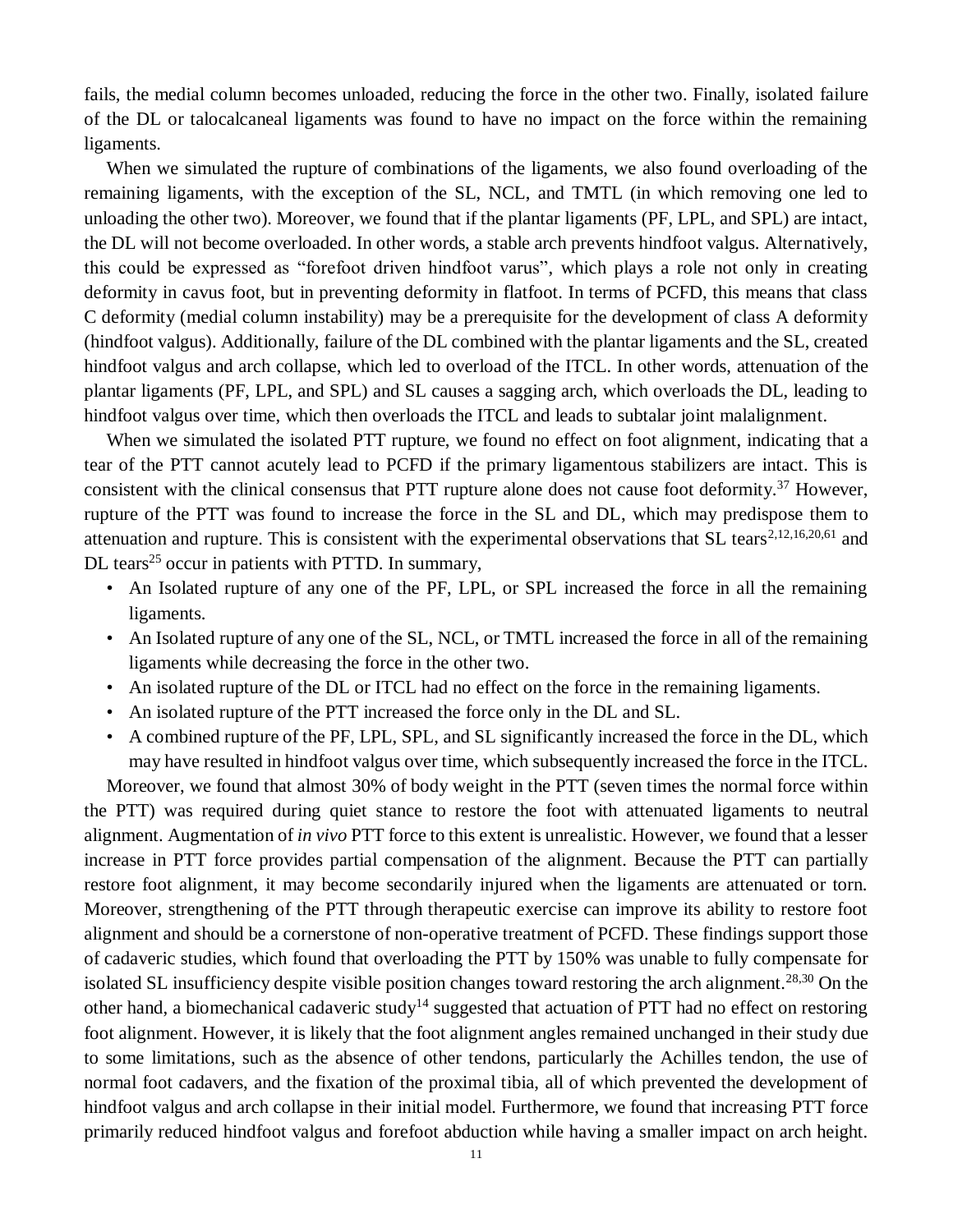This likely occurred because the PTT courses behind the medial malleolus and inserts on the plantar aspects of the navicular and medial cuneiform, creating an effective moment arm about the talonavicular joint in the transverse and coronal planes, but not in the sagittal plane. This agrees with the clinical observations that the PTT primarily assists the ligaments in producing hindfoot inversion<sup>2</sup> and that patients with PTT and SL injuries have severe hindfoot abnormalities.<sup>20</sup>

Although it has been classically thought that PCFD or AAFD occurs secondary to PTTD,<sup>6,19,20,22,31,35,38</sup> it has also been hypothesized that PCFD triggered by the attenuation or rupture of the SL or DL leads to increased strain on the PTT and the progression of PTTD.<sup>11,13,42</sup> The current work provides support for both of these potential mechanisms because when one of the SL, DL, or PTT fails, the remaining ones will be overloaded, leading to degeneration and eventual failure over time.<sup>23,43,45,57</sup> In other words, PTTD could be either primary or secondary to collapsing foot deformity caused by ligament attenuation. Our findings indicate that early detection and intervention might be used to prevent the development of deformity and symptomatic disease.

The model used in this study differs in several ways from previously published models<sup>44,52</sup> that have explored biomechanical parameters in flatfoot. First, the current model included all the named ligaments of the foot and ankle, whereas previous models included only four primary ligaments. Second, unlike previous models, we used nonlinear and anisotropic materials that closely mimic the hyperelastic properties of real biologic materials. Moreover, previous models oversimplified the boundary conditions (e.g. fixing the calcaneus and metatarsal heads to the ground support or fixing the tibia in all degrees of freedom). These oversimplifications led the foot models to be unable to adequately deform to simulate the changes in alignment angles that occur with flatfoot. For example, Portilla et al.<sup>44</sup> reported an internal Moreau-Costa-Bertani angle of 130 and a Kite angle of 23 degrees for flatfoot, both of which are out of the reported clinical ranges for these angles, which are  $144 \pm 9$  and  $>40$  degrees, respectively.<sup>5,16</sup> A third difference pertains to the elements chosen to model ligaments and tendons. We modeled ligaments as tension-only spring elements which only support tensile forces because this reflects the mechanical behavior of real ligaments and tendons. In contrast, Portilla's model used solid elements, which are capable of resisting bending moments and compressive forces. This unrealistic choice of element types creates very high non-physiologic stresses, especially in curved structures such as the PTT, when they are subjected to a tensile load. Finally, the present model was validated for both normal and flatfoot conditions, which had not been done in either of the previous models.

Our model has several limitations. First, the model was created from CT scan images of a cadaveric foot in a supine position. The insertions of the ligaments and location of the bones during standing were obtained from the literature. In contrast, an MRI based solid model would have provided more information about the soft tissues. Alternatively, a weightbearing CT could have provided information about the position of the bones during stance. Moreover, in this study, the ligaments were modeled as linear elastic springs. However, this simplification may only result in negligible errors since ligaments experience very small deformation during working conditions and materials deform linearly with applied force under small deformations.<sup>46</sup>

#### **CONCLUSION**

A validated finite element model of the neutrally aligned and collapsed foot was used to evaluate the impact of ligament attenuation or PTT insufficiency on the tensile force within the remaining soft tissue stabilizers, and to determine the ability of the PTT to maintain foot alignment when the principle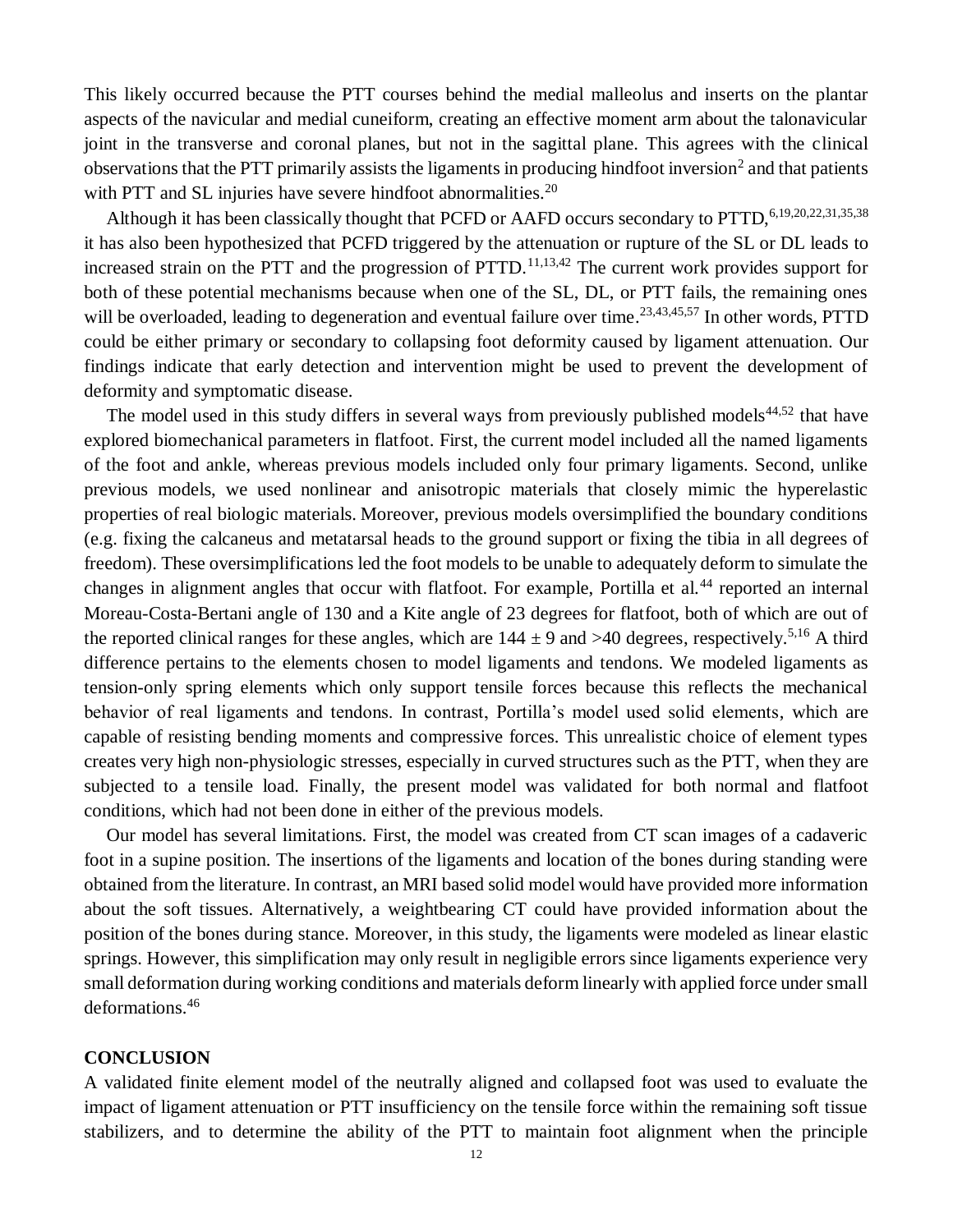ligamentous stabilizers are attenuated. We found that depending on which ligaments had failed, isolated or combined ligament ruptures resulted in varying changes in force in the remaining ligaments. We also found that in the presence of ligament attenuation, nearly 30% of body weight (seven times the normal force within the PTT) was required to maintain foot alignment during quiet stance, whereas a smaller increase in PTT force provided partial compensation of the alignment, primarily by reducing hindfoot valgus and forefoot abduction. The results of this study might be used to help develop novel strategies for operative treatment of flatfoot using ligament reconstructions as opposed to osteotomies, and also emphasize the importance of strengthening the PTT through therapeutic exercise to improve its ability to restore foot alignment.

## **ACKNOLEDGEMENTS**

We would like to thank Paragon 28, Inc. for financial support.

# **CONFLICT OF INTERESTS**

This work was partially supported by a research grant from Paragon 28, Inc.

# **REFERENCES**

- 1. Anderson AE, Peters CL, Tuttle BD, Weiss JA. Subject-specific finite element model of the pelvis: development, validation and sensitivity studies. J Biomech Eng. 2005;127(3): 364-373.
- 2. Balen PE, Helms CA. Association of posterior tibial tendon injury with spring ligament injury, sinus tarsi abnormality and plantar fasciitis on MR imaging. AJR Am J Roentgenol.2001;176(5):1137-1143.
- 3. Basmajian JV, Stecko G. The role of muscles in arch support of the foot. An electromyographic study. J Bone Joint Surg. 1963; 45-A:1184-1190.
- 4. Belhan O, Kaya M, Gurger M. The thickness of heel fat-pad in patients with plantar fasciitis. Acta Orthop Traumatol Turc. 2019;53(6):463-467.
- 5. Benedetti MG, Berti L, Straudi S, Ceccarelli F, Giannini S. Clinicoradiographic assessment of flexible flatfoot in children. J Am Podiatr Med Assoc. 2010;100(6):463-71.
- 6. Bubra PS, Keighley G, Rateesh S, Carmody D. Posterior tibial tendon dysfunction: an overlooked cause of foot deformity. J Family Med Prim Care. 2015;4(1):26-29.
- 7. Chan CW, Rudins A. Foot biomechanics during walking and running. Mayo Clin Proc. 1994;69(5):448-461.
- 8. Chen YN, Chang CW, Li CT, Chang CH, Lin CF. Finite element analysis of plantar fascia during walking: a quasi-static simulation. Foot Ankle Int. 2015;36(1):90-97.
- 9. Cheung JT-M, Yu J, Wong DW-C, Zhang M. Current methods in computer-aided engineering for footwear design. Footwear Sci. 2009;1:31-46.
- 10. Crary JL, Hollis JM, Manoli A 2nd. The effect of plantar fascia release on strain in the spring and long plantar ligaments. Foot Ankle Int. 2003;24(3):245-50.
- 11. Deland JT, Arnoczky SP, Thompson FM. Adult acquired flatfoot deformity at the talonavicular joint: reconstruction of the spring ligament in an in vitro model. Foot Ankle. 1992;13(6):327-32.
- 12. Deland JT, de Asla RJ, Sung IH, Ernberg LA, Potter HG. Posterior tibial tendon insufficiency: which ligaments are involved? Foot Ankle Int. 2005;26(6):427-435.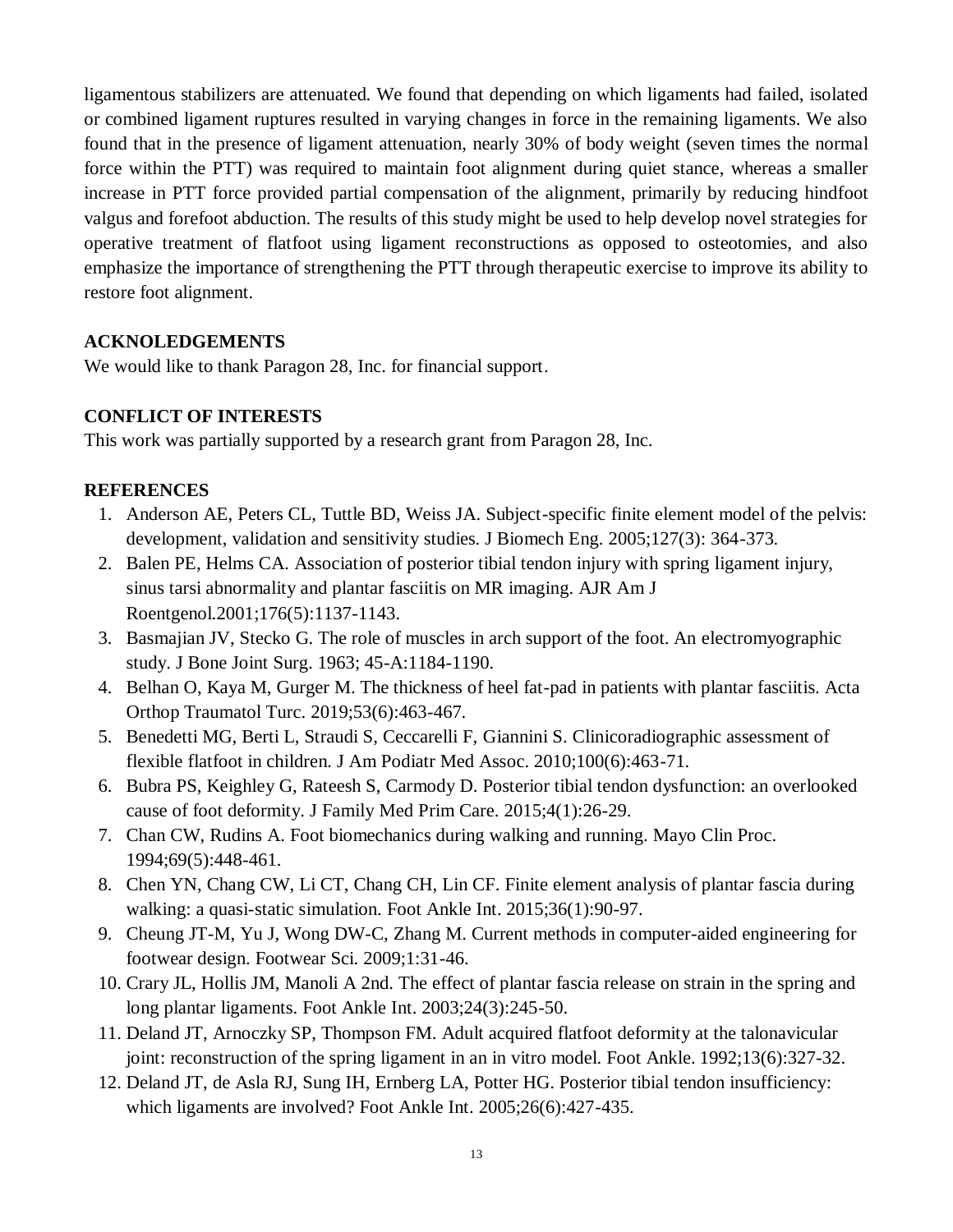- 13. Deland JT. The adult acquired flatfoot and spring ligament complex: pathology and implications for treatment. Foot Ankle Clin. 2001;6(1):129-135.
- 14. Dullaert K, Hagen JE, Simons P, et al. Influence of tibialis posterior muscle activation on foot anatomy under axial loading: A biomechanical CT human cadaveric study. Foot and ankle surgery. Foot Ankle Surg. 2017;23(4),250-254.
- 15. Erdemir A, Hamel AJ, Fauth AR, Piazza SJ, Sharkey NA. Dynamic loading of the plantar aponeurosis in walking. J Bone Joint Surg Am. 2004;86(3):546-52.
- 16. Flores DV, Mejía GC, Fernández HM, Davis MA, Pathria MN. Adult Acquired Flatfoot Deformity: Anatomy, Biomechanics, Staging, and Imaging Findings. Radiographics. 2019;39(5):1437-1460.
- 17. Forster H, Fisher J. The influence of continuous sliding and subsequent surface wear on the friction of articular cartilage. Proc Inst Mech Eng H P I MECH ENG H. 1999;213(4):329-345.
- 18. Frank CB. Ligament structure, physiology and function. J Musculoskelet Neuronal Interact. 2004;4(2):199-201.
- 19. Funk DA, Cass JR, Johnson KA. Acquired adult flat foot secondary to posterior tibial-tendon pathology. J Bone Joint Surg Am. 1986;68(1):95-102.
- 20. Gazdag AR, Cracchiolo A. Rupture of the posterior tibial tendon. Evaluation of injury of the spring ligament and clinical assessment of tendon transfer and ligament repair. J Bone Joint Surg. 1997;79A(5):675-681.
- 21. Geffen A. Stress analysis of the standing foot following surgical plantar fascia release, J Biomech. 2002;35(5):629-637.
- 22. Geideman WM, Johnson JE. Posterior tibial tendon dysfunction. J Orthop Sports Phys Ther. 2000;30(2):68-77.
- 23. Hauser RA, Dolan EE, Phillips HJ, Newlin AC, Moore RE, Woldin BA. Ligament Injury and Healing: A Review of Current Clinical Diagnostics and Therapeutics. The Open Rehabilitation Journal. 2013;6:1-20
- 24. Hicks JH. The foot as support. Acta Anat (Basel). 1955;25(1):34-45.
- 25. Hintermann B, Knupp M, Pagenstert GI. Deltoid ligament injuries: diagnosis and management. Foot Ankle Clin. 2006;11(3):625-637.
- 26. Huang CK, Kitaoka HB, An KN, Chao EYS. Biomechanical evaluation of longitudinal arch stability. Foot Ankle. 1993;14:353-357.
- 27. Iaquinto JM, Wayne JS. Computational model of the lower leg and foot/ankle complex: application to arch stability. J Biomech Eng. 2010;132(2):021009.
- 28. Jennings MM, Christensen JC. The Effects of Sectioning the Spring Ligament on Rearfoot Stability and Posterior Tibial Tendon Efficiency, J Foot Ankle Surg. 2008;47(3):219-224.
- 29. Johnson K. Tibialis Posterior Tendon Rupture, Clin Orthop Relat Res. 1983;177:140-147.
- 30. Kitaoka HB, Luo ZP, An KN. Effect of the posterior tibial tendon on the arch of the foot during simulated weightbearing: biomechanical analysis. Foot ankle Int. 1997;18(1),43-46.
- 31. Kohls-Gatzoulis J, Angel JC, Singh D, Haddad F, Livingstone J, Berry G. Tibialis posterior dysfunction: a common and treatable cause of adult acquired flatfoot. BMJ. 2004;329(7478):1328- 1333.
- 32. Kura H, Luo ZP, Kitaoka HB, Smutz WP, An KN. Mechanical behavior of the Lisfranc and dorsal cuneometatarsal ligaments: in vitro biomechanical study. J Orthop Trauma. 2001;15(2):107-110.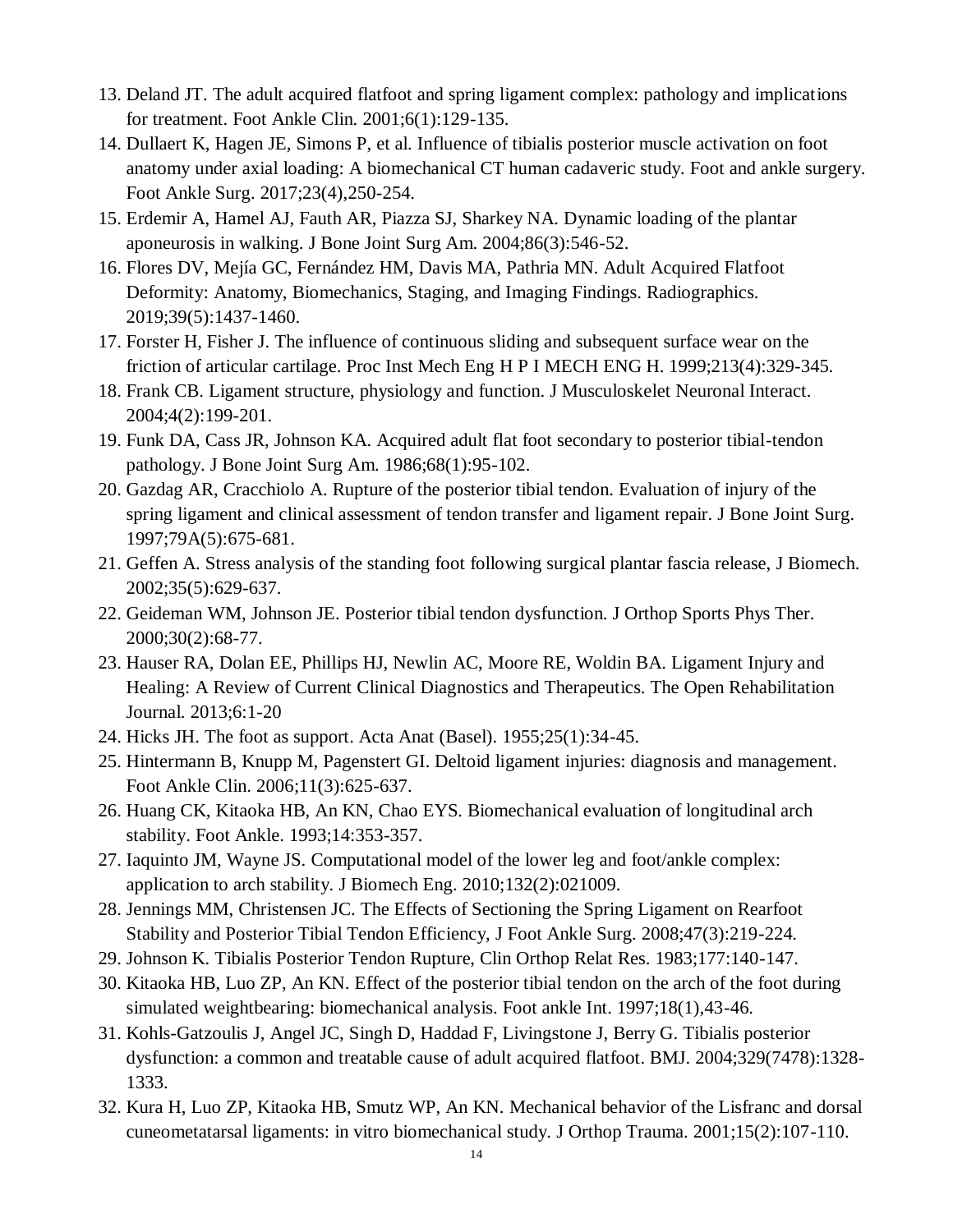- 33. Lemmon D, Shiang TY, Hashmi A, Ulbrecht JS, Cavanagh PR. The effect of insoles in therapeutic footwear--a finite element approach. J Biomech. 1997;30(6):615-620.
- 34. Malakoutikhah H, Madenci E, Latt LD. The contribution of the ligaments in progressive collapsing foot deformity: a comprehensive computational study. J. Orthop. Res. Accepted on 13-Dec-2021.
- 35. Mann RA, Thompson FM. Rupture of the posterior tibial tendon causing flat foot. J Bone Joint Surg. 1985;67A(4):556-561.
- 36. Morales-Orcajo E, Souza TR, Bayod J, Barbosa de Las Casas E. Non-linear finite element model to assess the effect of tendon forces on the foot-ankle complex. Med Eng Phys. 2017;49:71-78.
- 37. Myerson MS, Thordarson DB, Johnson JE, et al. Classification and nomenclature: progressive collapsing foot deformity. Foot Ankle Int. 2020;41(10):1271-1276.
- 38. Myerson MS. Adult acquired flatfoot deformity: Treatment of dysfunction of the posterior tibial tendon. Instr Course Lect. 1997;46:393-405.
- 39. Opila KA, Wagner SS, Schiowitz S, Chen J. Postural alignment in barefoot and high-heeled stance. Spine (Phila Pa 1976). 1988;13(5):542-547.
- 40. Ozeki S, Kitaoka H, Uchiyama E, Luo ZP, Kaufman K, An KN. Ankle ligament tensile forces at the end points of passive circumferential rotating motion of the ankle and subtalar joint complex. Foot Ankle Int. 2006;27(11):965-969.
- 41. Parvizi J, Kim GK, and Associate Editor. High Yield Orthopaedics. Saunders/ Elsevier, Chapter 88; 2010.
- 42. Pasapula C, Cutts S. Modern theory of the development of adult acquired flat foot and an updated spring ligament classification system. Clin Res Foot Ankle. 2017;5(3):247.
- 43. Pinney SJ, Lin SS. Current concept review: acquired adult flatfoot deformity. Foot Ankle int. 2006;27(1):66-75.
- 44. Portilla CC, Larrainzar-Garijo R, Bayod J. Biomechanical stress analysis of the main soft tissues associated with the development of adult acquired flatfoot deformity. Clin Biomech. 2019;61(1):163-171.
- 45. Ribbans WJ, Garde A. Tibialis posterior tendon and deltoid and spring ligament injuries in the elite athlete. Foot Ankle Clin. 2013;18(2):255-291.
- 46. Robi K, Jakob N, Matevz K, et al. 2013. The physiology of sports injuries and repair processes.
- 47. Salathe EP, Arangio GA. A biomechanical model of the foot: the role of muscles, tendons, and ligaments. J Biomech Eng. 2002;124 (3):281-287.
- 48. Semple R, Murley GS, Woodburn J, Turner DE. Tibialis posterior in health and disease: a review of structure and function with specific reference to electromyographic studies. J Foot Ankle Res. 2009;19:2-24.
- 49. Siegler S, Block J, Schneck CD. The mechanical characteristics of the collateral ligaments of the human ankle joint. Foot Ankle. 1988;8:234-242.
- 50. Simonsen MB, Yurtsever A, Næsborg-Andersen K, et al. A parametric study of effect of experimental tibialis posterior muscle pain on joint loading and muscle forces-Implications for patients with rheumatoid arthritis? Gait Posture. 2019;72:102-108.
- 51. Solan MC, Moorman CT 3rd, Miyamoto RG, Jasper LE, Belkoff SM. Ligamentous restraints of the second tarsometatarsal joint: a biomechanical evaluation. Foot Ankle Int. 2001;22(8):637-641.